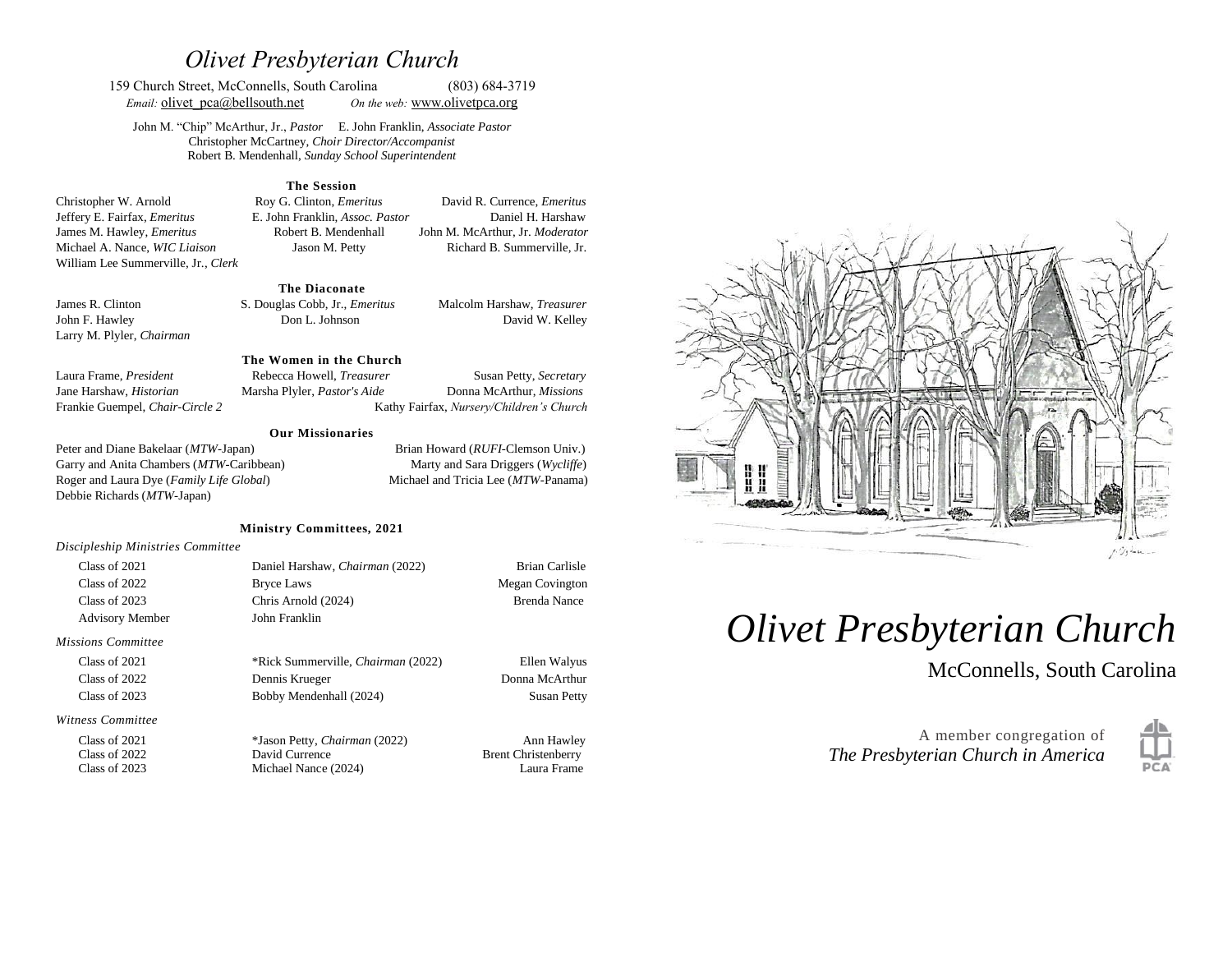## Olivet Presbyterian Church

The Lord's Day, June 20, 2021

| Prelude                                                                                                                                                                                                                                                                                                                                                                                                                                                                      |  | Preparation for Worship                                                                                                                                                                                                                                                                                                                                                                                                                                                                                                                                                                                                                                                  |                                         |                                                       | according to the fruit of his deeds.                                                                                      | (Jeremiah 17:5-10, ESV) |
|------------------------------------------------------------------------------------------------------------------------------------------------------------------------------------------------------------------------------------------------------------------------------------------------------------------------------------------------------------------------------------------------------------------------------------------------------------------------------|--|--------------------------------------------------------------------------------------------------------------------------------------------------------------------------------------------------------------------------------------------------------------------------------------------------------------------------------------------------------------------------------------------------------------------------------------------------------------------------------------------------------------------------------------------------------------------------------------------------------------------------------------------------------------------------|-----------------------------------------|-------------------------------------------------------|---------------------------------------------------------------------------------------------------------------------------|-------------------------|
| <b>Welcome and Announcements</b>                                                                                                                                                                                                                                                                                                                                                                                                                                             |  | Pastor John Franklin                                                                                                                                                                                                                                                                                                                                                                                                                                                                                                                                                                                                                                                     |                                         |                                                       |                                                                                                                           |                         |
| *Call to Worship<br>Il your works shall give thanks to you, O LORD,<br>and all your saints shall bless you!<br>They shall speak of the glory of your kingdom<br>and tell of your power,<br>to make known to the children of man your mighty deeds,<br>and the glorious splendor of your kingdom.<br>Your kingdom is an everlasting kingdom,<br>and your dominion endures throughout all generations.<br>The LORD is faithful in all his words<br>and kind in all his works." |  | Corporate Confession of Sin<br>Congregation<br>Almighty and most merciful Father; we have erred, and<br>strayed from thy ways like lost sheep. We have followed<br>too much the devices and desires of our own hearts. We<br>have offended against your holy laws. We have left<br>undone those things which we ought to have done; and<br>we have done those things which we ought not to have<br>done; and there is no health in us.<br>O Lord, have mercy upon us, miserable offenders. Spare<br>those, O God, who confess their faults. Restore those<br>who are penitent according to your promises declared<br>unto mankind in Christ Jesus our Lord. And grant, O |                                         |                                                       |                                                                                                                           |                         |
| *Invocation and the Lord's Prayer                                                                                                                                                                                                                                                                                                                                                                                                                                            |  | (Psalm 145:10-13, ESV)                                                                                                                                                                                                                                                                                                                                                                                                                                                                                                                                                                                                                                                   |                                         |                                                       | most merciful Father, for his sake, that we may hereafter<br>live a godly, righteous, and sober life, to the glory of thy |                         |
| O Worship the King<br>*Hymn 2                                                                                                                                                                                                                                                                                                                                                                                                                                                |  | Congregation                                                                                                                                                                                                                                                                                                                                                                                                                                                                                                                                                                                                                                                             |                                         | holy Name. Amen.                                      |                                                                                                                           |                         |
| Scripture Meditation                                                                                                                                                                                                                                                                                                                                                                                                                                                         |  | Pastor Chip McArthur                                                                                                                                                                                                                                                                                                                                                                                                                                                                                                                                                                                                                                                     | Pastoral Prayer                         |                                                       |                                                                                                                           |                         |
| "Cursed is the man who trusts in man                                                                                                                                                                                                                                                                                                                                                                                                                                         |  |                                                                                                                                                                                                                                                                                                                                                                                                                                                                                                                                                                                                                                                                          | His Tithes & Our Offerings<br>*Doxology |                                                       |                                                                                                                           |                         |
| and makes flesh his strength,                                                                                                                                                                                                                                                                                                                                                                                                                                                |  |                                                                                                                                                                                                                                                                                                                                                                                                                                                                                                                                                                                                                                                                          |                                         |                                                       |                                                                                                                           |                         |
| whose heart turns away from the LORD.<br>He is like a shrub in the desert,                                                                                                                                                                                                                                                                                                                                                                                                   |  | *Prayer of Thanksgiving<br>Pastor Franklin                                                                                                                                                                                                                                                                                                                                                                                                                                                                                                                                                                                                                               |                                         |                                                       |                                                                                                                           |                         |
|                                                                                                                                                                                                                                                                                                                                                                                                                                                                              |  |                                                                                                                                                                                                                                                                                                                                                                                                                                                                                                                                                                                                                                                                          |                                         |                                                       |                                                                                                                           |                         |
| and shall not see any good come.                                                                                                                                                                                                                                                                                                                                                                                                                                             |  |                                                                                                                                                                                                                                                                                                                                                                                                                                                                                                                                                                                                                                                                          | Hymn 647                                |                                                       | How Sweet the Name of Jesus Sounds                                                                                        | Congregation            |
| He shall dwell in the parched places of the wilderness,<br>in an uninhabited salt land.                                                                                                                                                                                                                                                                                                                                                                                      |  | Children's Message                                                                                                                                                                                                                                                                                                                                                                                                                                                                                                                                                                                                                                                       |                                         | Children, ages 3 to 5, dismissed to Children's Church |                                                                                                                           |                         |
| "Blessed is the man who trusts in the LORD,                                                                                                                                                                                                                                                                                                                                                                                                                                  |  |                                                                                                                                                                                                                                                                                                                                                                                                                                                                                                                                                                                                                                                                          | <b>Scripture Reading</b>                |                                                       |                                                                                                                           | Matthew 16:13-20        |
| whose trust is the LORD.<br>He is like a tree planted by water,<br>that sends out its roots by the stream,<br>and does not fear when heat comes,<br>for its leaves remain green,<br>and is not anxious in the year of drought,<br>for it does not cease to bear fruit."<br>The heart is deceitful above all things,<br>and desperately sick;<br>who can understand it?                                                                                                       |  | Sermon                                                                                                                                                                                                                                                                                                                                                                                                                                                                                                                                                                                                                                                                   |                                         | "Christ's Church"                                     | Pastor McArthur                                                                                                           |                         |
|                                                                                                                                                                                                                                                                                                                                                                                                                                                                              |  |                                                                                                                                                                                                                                                                                                                                                                                                                                                                                                                                                                                                                                                                          |                                         | The Church's One Foundation                           | Congregation                                                                                                              |                         |
|                                                                                                                                                                                                                                                                                                                                                                                                                                                                              |  | $*Hymn 347$                                                                                                                                                                                                                                                                                                                                                                                                                                                                                                                                                                                                                                                              |                                         |                                                       |                                                                                                                           |                         |
|                                                                                                                                                                                                                                                                                                                                                                                                                                                                              |  | *Benediction                                                                                                                                                                                                                                                                                                                                                                                                                                                                                                                                                                                                                                                             |                                         |                                                       |                                                                                                                           |                         |
|                                                                                                                                                                                                                                                                                                                                                                                                                                                                              |  | *Offering of Praise 735                                                                                                                                                                                                                                                                                                                                                                                                                                                                                                                                                                                                                                                  |                                         | The Gloria Patri                                      | Congregation                                                                                                              |                         |
|                                                                                                                                                                                                                                                                                                                                                                                                                                                                              |  |                                                                                                                                                                                                                                                                                                                                                                                                                                                                                                                                                                                                                                                                          |                                         | Glory be to the Father, and to the Son and to the     |                                                                                                                           |                         |
|                                                                                                                                                                                                                                                                                                                                                                                                                                                                              |  | Holy Ghost; as it was in the beginning, is now and                                                                                                                                                                                                                                                                                                                                                                                                                                                                                                                                                                                                                       |                                         |                                                       |                                                                                                                           |                         |
|                                                                                                                                                                                                                                                                                                                                                                                                                                                                              |  |                                                                                                                                                                                                                                                                                                                                                                                                                                                                                                                                                                                                                                                                          |                                         | ever shall be, world without end. Amen, amen.         |                                                                                                                           |                         |
|                                                                                                                                                                                                                                                                                                                                                                                                                                                                              |  |                                                                                                                                                                                                                                                                                                                                                                                                                                                                                                                                                                                                                                                                          |                                         |                                                       |                                                                                                                           |                         |
|                                                                                                                                                                                                                                                                                                                                                                                                                                                                              |  | *Postlude                                                                                                                                                                                                                                                                                                                                                                                                                                                                                                                                                                                                                                                                |                                         |                                                       |                                                                                                                           |                         |
| "I the LORD search the heart                                                                                                                                                                                                                                                                                                                                                                                                                                                 |  |                                                                                                                                                                                                                                                                                                                                                                                                                                                                                                                                                                                                                                                                          |                                         |                                                       |                                                                                                                           |                         |

and test the mind,

to give every man according to his ways,